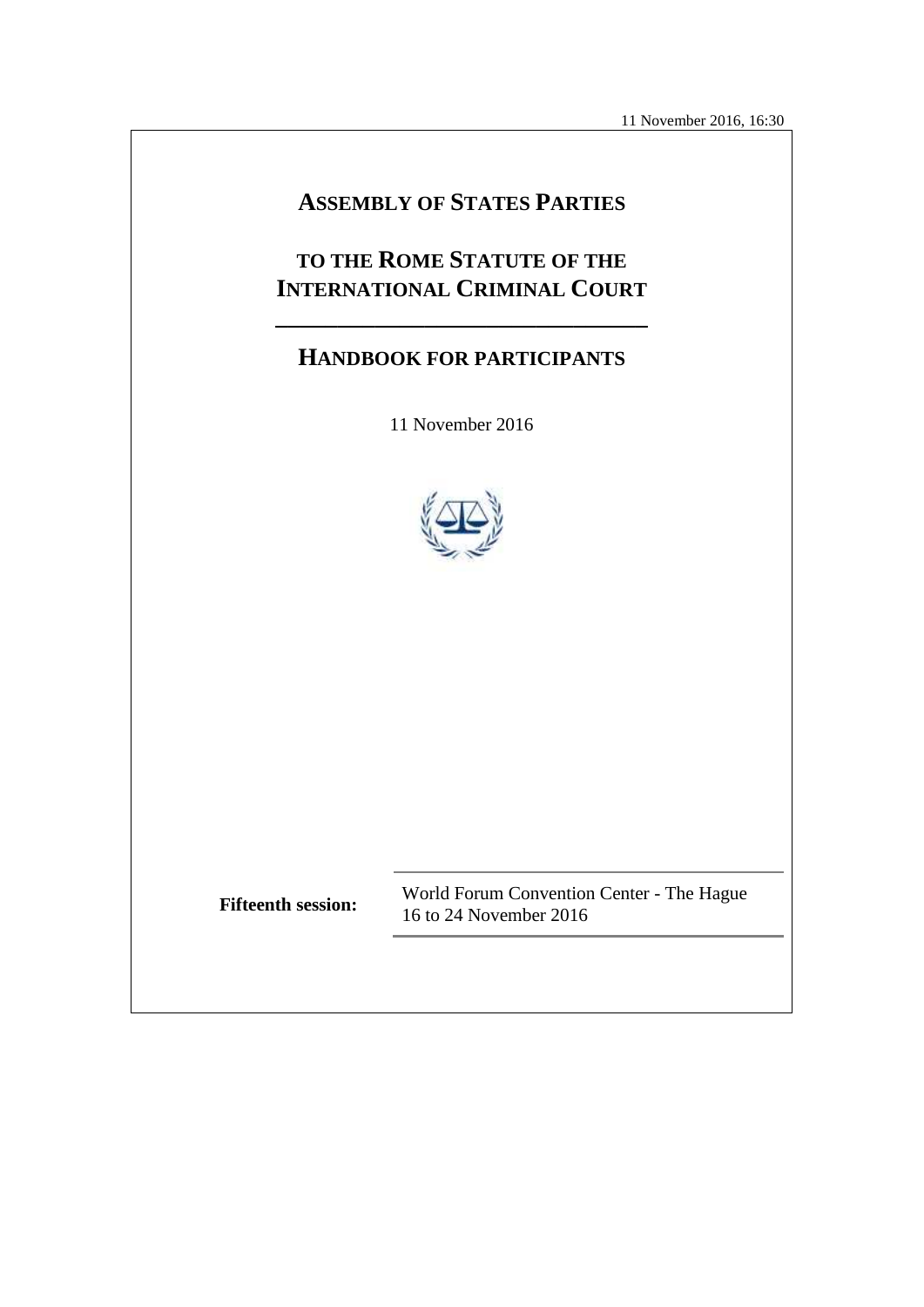## **CONTENTS**

| PAGE                    |                                                                                            |
|-------------------------|--------------------------------------------------------------------------------------------|
| $\mathbf{1}$            | Introduction                                                                               |
| 1                       | <b>Venue and dates</b>                                                                     |
| $\mathbf{1}$            | <b>Opening of the session</b>                                                              |
| $\mathbf{1}$            | On-line addresses for: Rules of Procedure; ASP documentation                               |
| $\mathbf 1$             | <b>Checklist for States</b>                                                                |
| $\overline{2}$          | Registration                                                                               |
| $\overline{\mathbf{3}}$ | <b>Credentials</b>                                                                         |
| 3                       | <b>Notifications</b>                                                                       |
| 4                       | <b>Participants</b>                                                                        |
| 5                       | Media                                                                                      |
| 6                       | List of participants                                                                       |
| 6                       | <b>Provisional Agenda, Work Programme and ASP Journal</b>                                  |
| 6                       | <b>Languages</b>                                                                           |
| 6                       | <b>Seating arrangements</b>                                                                |
| 6<br>7                  | <b>Meetings</b>                                                                            |
| 7                       | Decision-making<br><b>Elections</b>                                                        |
| 7                       | <b>General debate</b>                                                                      |
| 8                       | <b>Statements</b>                                                                          |
| 8                       | <b>Distribution of official documents</b>                                                  |
| 9                       | <b>Booking of meeting rooms</b>                                                            |
| 9                       | Photocopying                                                                               |
| 9                       | <b>Security &amp; safety</b>                                                               |
| 9                       | <b>Emergency and medical services</b>                                                      |
| 9                       | <b>Social and side-events</b>                                                              |
| 10                      | <b>Hotels</b>                                                                              |
|                         | 10 Catering                                                                                |
|                         | 10   Catering for side-events                                                              |
| 10 <sup>1</sup>         | <b>Telephone and internet facilities</b>                                                   |
| $10-1$                  | Parking                                                                                    |
| 10 <sup>1</sup>         | <b>Taxis</b>                                                                               |
|                         | 11   Public transportation                                                                 |
| 11 <sup>1</sup>         | <b>Banking and currency exchange</b>                                                       |
| 11                      | <b>Shops</b>                                                                               |
| 11                      | <b>Cloakroom</b>                                                                           |
| 12                      | <b>Contact information</b><br><b>Annex I: List of States Parties as of 19 October 2016</b> |
| 13                      |                                                                                            |
|                         |                                                                                            |
|                         |                                                                                            |
|                         |                                                                                            |
|                         |                                                                                            |
|                         |                                                                                            |
|                         |                                                                                            |
|                         |                                                                                            |
|                         |                                                                                            |
|                         |                                                                                            |

Prepared by the Secretariat of the Assembly of States Parties, October 2016.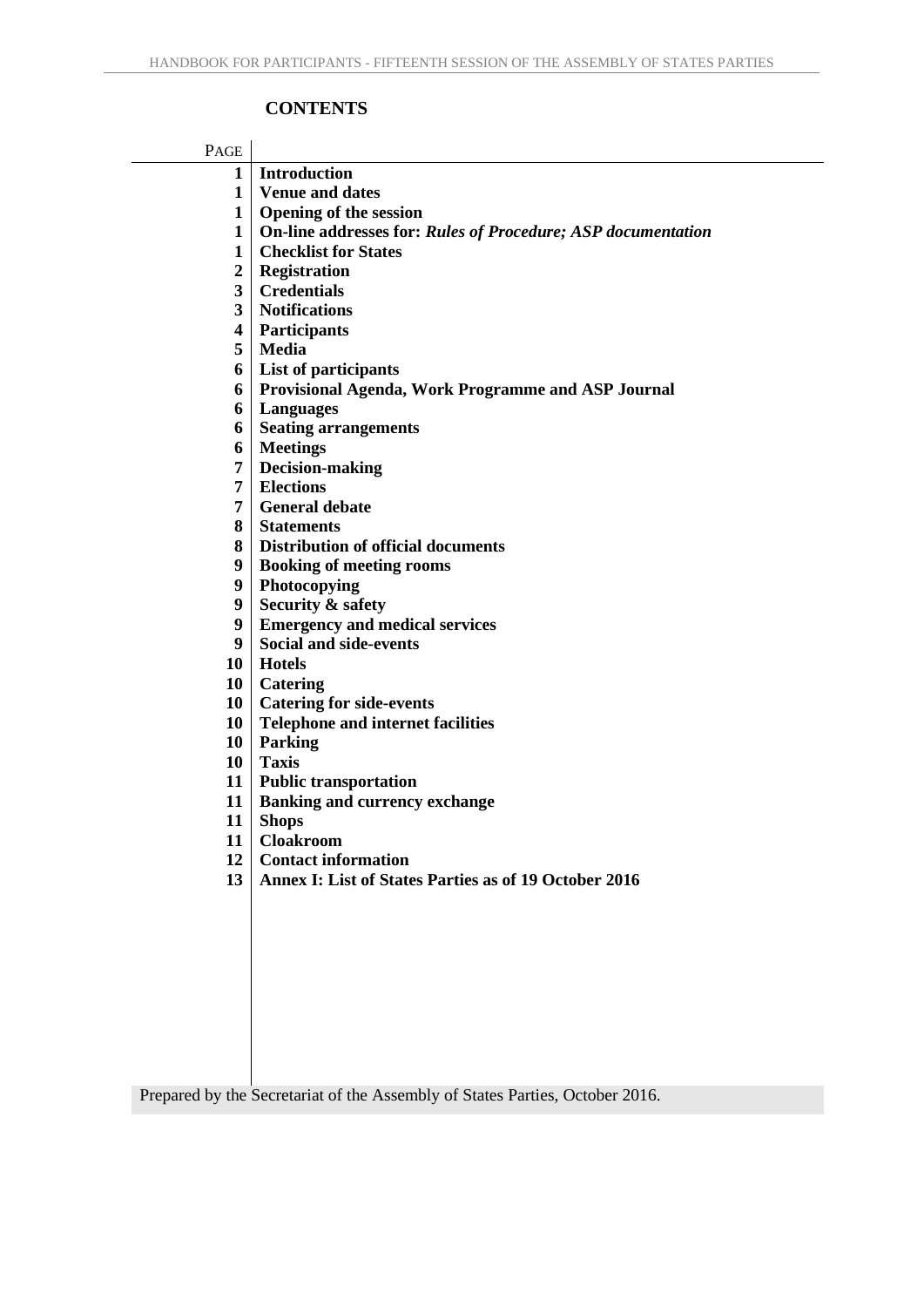#### **INTRODUCTION**

At its twelfth plenary meeting, on 26 November 2015, the Assembly of States Parties to the Rome Statute of the International Criminal Court (the Assembly) decided to convene its fifteenth session in The Hague, The Netherlands from 16 to 24 November 2016.

Invitations to the fifteenth session of the Assembly were sent to States and other entities on 15 February 2016 (Note verbale ICC-ASP/15/S/03).

The Assembly has a Bureau consisting of the President, two Vice-Presidents and 18 members elected by the Assembly from among the representatives of the States Parties for three-year terms. At the beginning of the thirteenth session, the Assembly elected H. E. Mr. Sidiki Kaba (Senegal) to serve as President for the period 2014-2017. H. E. Mr. Álvaro Moerzinger  $(Uruguay)<sup>1</sup>$  and H. E. Mr. Sebastiano Cardi (Italy) were elected to serve as Vice- Presidents. The other current members of the Bureau are: Chile, Colombia, Costa Rica, Czech Republic, Germany, Ghana, Hungary, Japan, Netherlands, Nigeria, Republic of Korea, Romania, Samoa, Slovenia, South Africa, Sweden, Uganda and the United Kingdom.

## **VENUE AND DATES**

The fifteenth session of the Assembly will be held from 16 to 24 November 2016 in the World Forum Convention Center (WFCC), Churchillplein 10, The Hague (Den Haag), the Netherlands.

#### **OPENING OF THE SESSION**

The official opening of the fifteenth session will take place in the World Forum Theater at the World Forum Convention Center on 16 November 2016 at 10:00 hours. Participants are requested to be seated in the World Forum Theater by 09:45 hours.

Fifteenth session documentation, including the *Rules of Procedure of the Assembly of States Parties* can be found online at:

**https://asp.icc-cpi.int/en\_menus/asp/sessions/documentation/15th session/Pages/default.aspx**

#### **CHECKLIST FOR STATES:**

- 1) Register each participant by using the registration form
- 2) States Parties: Submit credentials to the Secretariat of the Assembly of States Parties
- 3) Observer States: Submit a notification to the Secretariat of the Assembly of States Parties with the names of participants

*For more details and sample credentials letter/notification letter, see page 3 below*

 $1$  On 7 September 2016, H.E. Mr. Alvaro Moerzinger had submitted his resignation as Vice-President of the Assembly effective 20 September 2016. In light of the resignation, the President of the Assembly proposed and the Bureau agreed to add an item to the provisional agenda of the fifteenth session of the Assembly entitled, "Election of a Vice-President".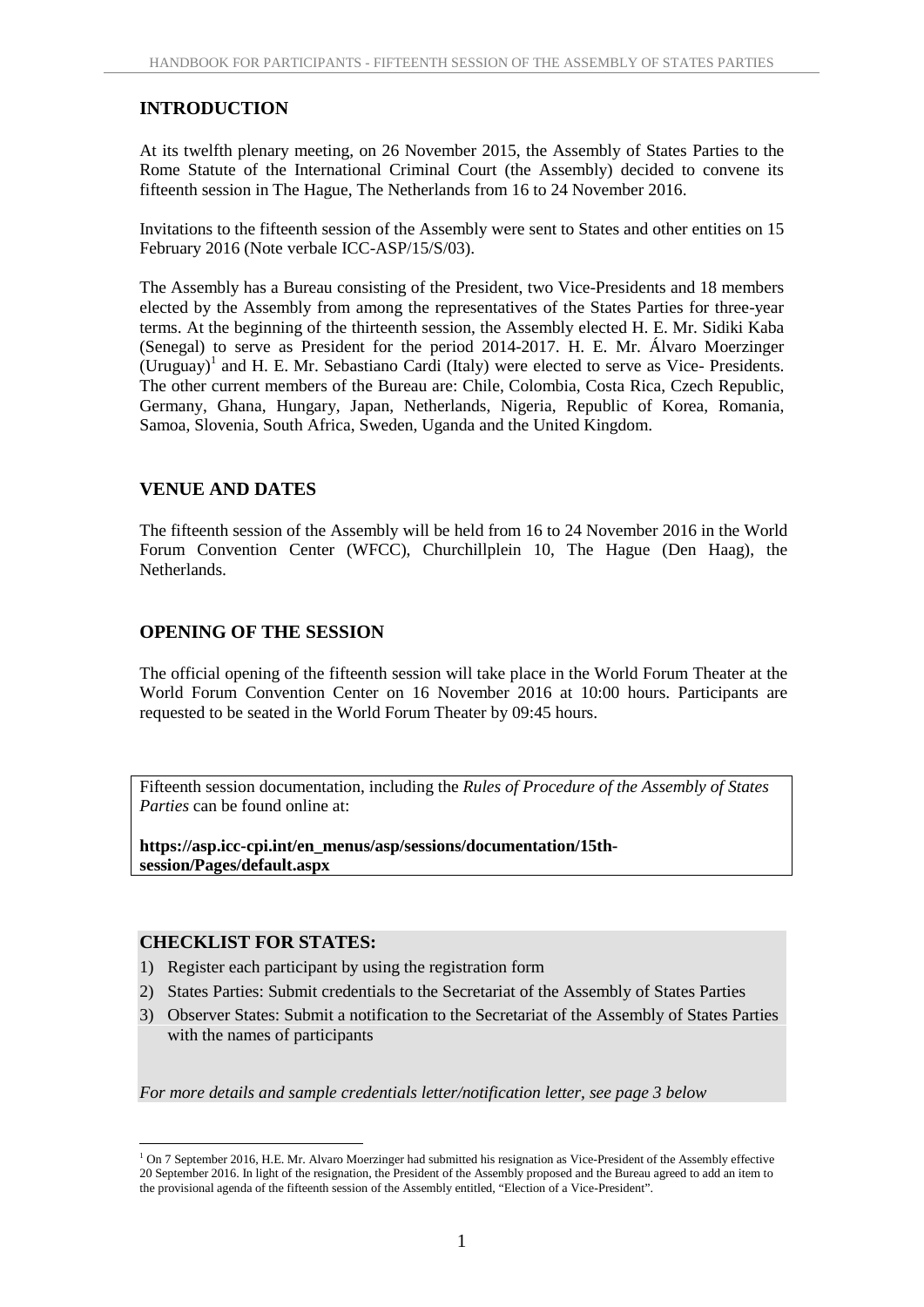## **REGISTRATION**

All States participants are advised that they will be admitted to the conference only upon presentation of a Conference pass. The registration form was disseminated to all States via email on 17 October 2016 and can also be accessed at the following link:

https://asp.icc-cpi.int/en\_menus/asp/sessions/documentation/15th-session/Pages/default.aspx.

NGOs wishing to attend the fifteenth session must submit a written request naming each of its representatives on official letterhead to the ASP Secretariat or to the Coalition for the International Criminal Court (CICC) by 28 October 2016. NGO representatives will have to present the letter issued by the ASP Secretariat, confirming their eligibility to attend the fifteenth session, to the registration desk to obtain a Conference pass.

The on-site registration of participants will start at the World Forum Convention Center on Tuesday, 15 November as of 11:00 hours and from 16 to 24 November from 8:00 to 16:00 hours, except Sunday, 20 November. Conference passes will be issued upon presentation of valid identification, preferably a passport.

Delegates who have submitted the registration forms by Friday, 11 November, 18:00 (CET) can collect their badges (and for the rest of the delegation not based in The Hague) as of Tuesday, 15 November, as of 11:00 at the registration desk at the World Forum Convention Centre.

The Hague based delegates of States who are in possession of an ICC badge, do not need to submit a registration form, as they can access the premises with the ICC badge.

Given the large number of participants expected, delegates arriving before the opening of the session are encouraged to register as early as possible.

During registration, Governments should ensure that the registration form includes individual email address of each member of the delegation. Providing the individual e-mail addresses will ensure that all representatives receive any additional information that the Secretariat might need to send with regard to the fifteenth session.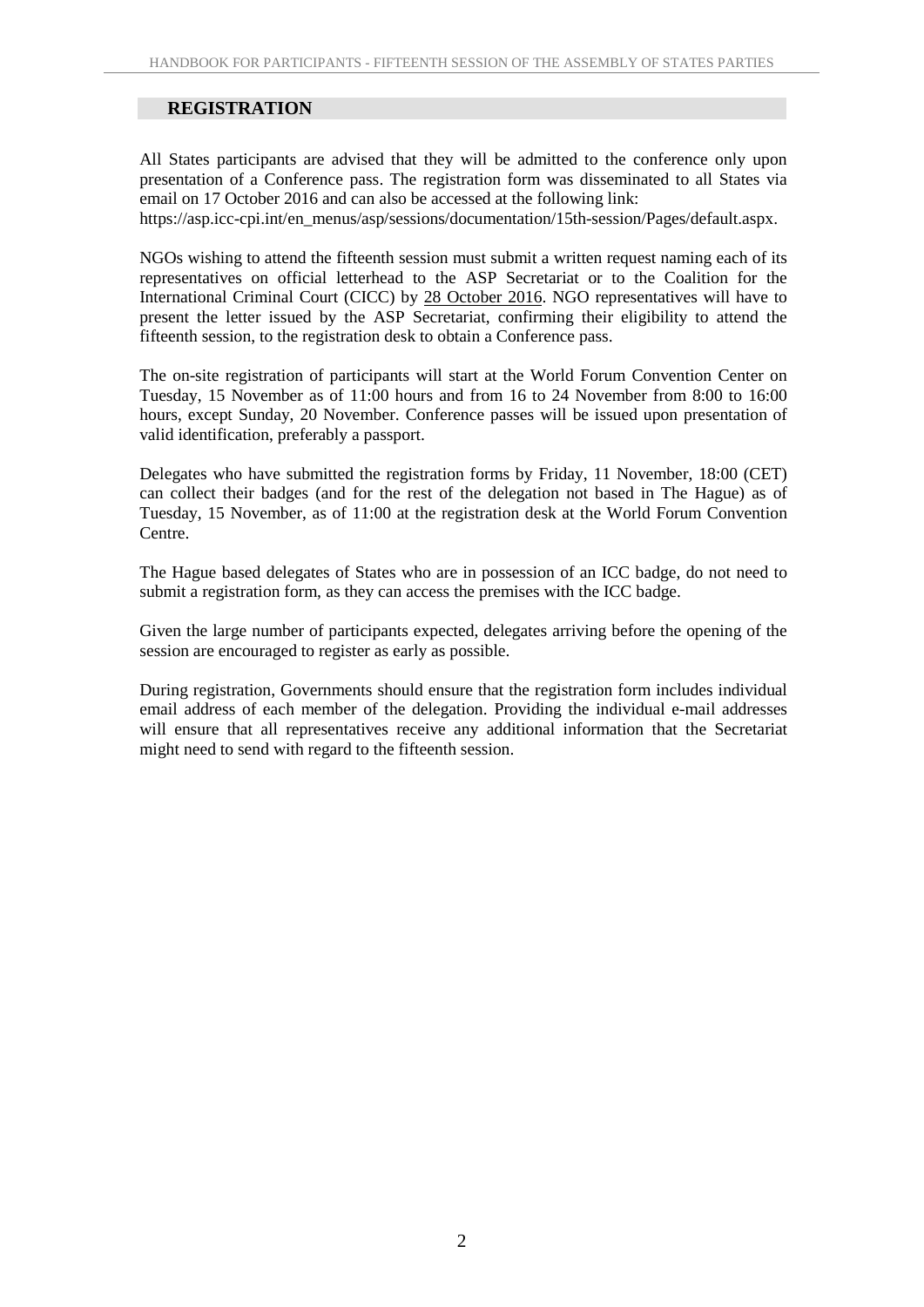#### **Credentials of States Parties**

Pursuant to Rule 24 of the *Rules of Procedure of the Assembly of States Parties*, original credentials of representatives of States Parties and the names of alternates and advisers shall be submitted to the Secretariat if possible not later than 24h after the opening of the session. Advance scanned copies of credentials should be sent by e-mail to the Secretariat (asp@icc-cpi.int) on the understanding that original credentials will also be submitted not later than 24h after the opening of the session. The credentials shall be issued by the Head of State or Government or by the Minister of Foreign Affairs or by a person authorized by either of them.

Rule 26: Pending a decision of the Assembly upon their credentials, representatives of States Parties shall be entitled to participate provisionally in the Assembly.

**SAMPLE OF CREDENTIALS LETTER FOR STATES PARTIES**

#### [**OFFICIAL LETTERHEAD**]

#### *Address to Secretariat of the Assembly*

Whereas [*name of State Party*] desires to be represented at the fifteenth session of the Assembly of States Parties to the Rome Statute of the International Criminal Court to be held in The Hague, from 16 to 24 November 2016,

Now therefore we *[Head of State or Government or Minister of Foreign Affairs or person authorized by either]* have appointed the following participants to represent [*name of State Party*] to the fifteenth session of the Assembly of States Parties to the Rome Statute of the International Criminal Court:

Fifteenth session in The Hague:

| Representative (one): | [name and title]         |  |
|-----------------------|--------------------------|--|
| $Alternate(s)$ :      | $[name(s)$ and title(s)] |  |
| $\text{Adviser}(s)$ : | $[name(s)$ and title(s)] |  |

The representative has full powers to act and take decisions on behalf of the Government of [*name of State Party*]

**[**CERTIFIED WITH SIGNATURE AND SEAL**]**

## **CREDENTIALS NOTIFICATIONS**

**Notifications from Observer States**

Pursuant to Rule 28 of the *Rules of Procedure of the Assembly of States Parties*, regarding original notification of participation of representatives of Observer States, the names of designated representatives of Observer States and of alternates and advisers who accompany them shall be submitted to the Secretariat. Advance scanned copies of notifications should be sent by e-mail to the  $(\text{asp@icc-cpi.int})$  on the understanding that original notifications will also be submitted.

**States not having observer status**

Pursuant to Rule 94 of the *Rules of Procedure of the Assembly of States Parties*, at the beginning of each session of the Assembly, the President may, subject to the approval of the Assembly, invite a given State which is not a party and does not have observer status to designate a representative to be present during the work of the Assembly.

**SAMPLE OF NOTIFICATION FROM OBSERVER STATES**

#### [**OFFICIAL LETTERHEAD**]

The Embassy/Mission of *[name of State]* presents its compliments to the Secretariat of the Assembly of States Parties and has the honor to submit the composition of the *[name of State]* delegation to the fifteenth session of the Assembly of States Parties to the Rome Statute of the International Criminal Court to be held in The Hague, from 16 to 24 November 2016,

Fifteenth session in The Hague:

| Representative (one): | [name and title]       |
|-----------------------|------------------------|
| $Alternate(s)$ :      | [name(s) and title(s)] |
| $Adviser(s)$ :        | [name(s) and title(s)] |

The Embassy/Mission of [*name of State*] avails itself of this opportunity to renew to the Secretariat of the Assembly of States Parties the assurances of its highest consideration.

**[**CERTIFIED WITH SIGNATURE AND SEAL]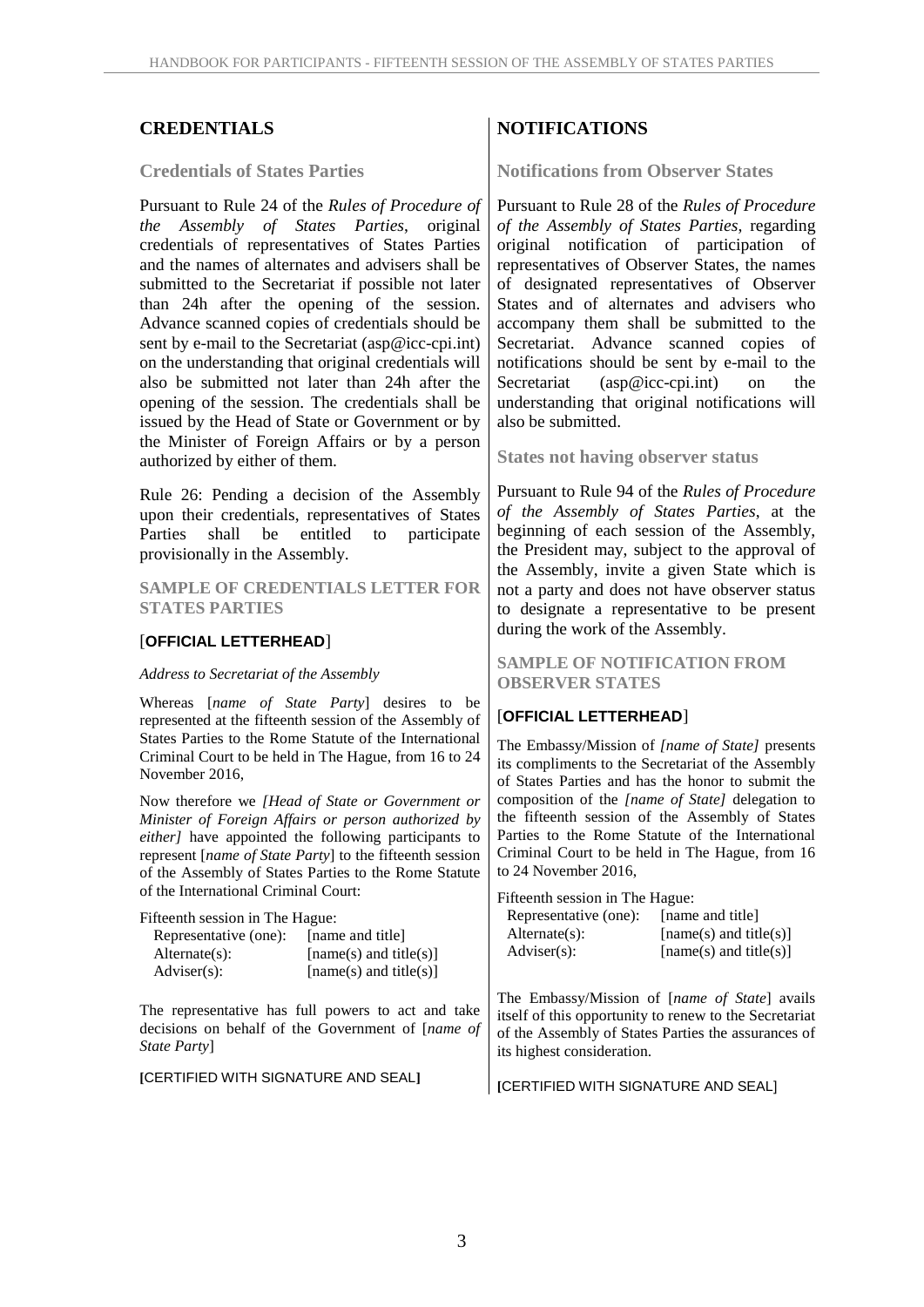## **PARTICIPANTS**

According to the Rules of Procedure of the Assembly of States Parties, the following may take part in the sessions of the Assembly:

#### **STATES**

All States Parties to the Rome Statute are entitled to participate in the meeting and will have the right to request the inclusion of supplementary items on the agenda, deliver statements, and to vote. Other States which have signed the Statute or the Final Act are also invited to participate in the meeting as observers, without a right to vote. A State which is not a party and does not have observer status may be invited by the President subject to the approval of the Assembly.

Each State Party shall be represented by one representative, who may be accompanied by alternates and advisers. Each Observer State may be represented in the Assembly by one designated representative, who may be accompanied by alternates and advisers. The representative may designate an alternate or an adviser to act in his/her capacity.

#### **INTERGOVERNMENTAL ORGANIZATIONS AND OTHER ENTITIES**

Entities, (regional) intergovernmental organizations and other entities with a United Nations General Assembly (UNGA) standing invitation, as well as other international bodies who were invited to the Rome Conference, accredited to the Preparatory Commission or are invited by the Assembly, may participate as observers, without the right to vote. (See *Rules of Procedure*, Rule 92, for complete text).

#### **NON-GOVERNMENTAL ORGANIZATIONS (NGOS)**

NGOs invited to the Rome Conference in 1998, registered to the Preparatory Commission for the International Criminal Court, or having consultative status with ECOSOC whose activities are relevant to the activities of the Court, and other NGOs invited by the Assembly may attend under the conditions laid down in the Assembly's Rules of Procedure. (See *Rules of Procedure*, Rule 93, for complete text).

#### **INTERNATIONAL CRIMINAL COURT**

The President of the Court, the Prosecutor and the Registrar, or their representatives, may participate, as appropriate, in meetings of the Assembly and the Bureau in accordance with the provisions of the *Rules of Procedure* and may make oral or written statements and provide information on any question under consideration.

#### **UNITED NATIONS**

The United Nations has a standing invitation to participate, without the right to vote, in the work and deliberations of the Assembly. The Secretary-General of the UN, or his/her designated member of the UN Secretariat, may participate in the meetings of the Assembly and the Bureau. He/She may make oral or written statements concerning any question under consideration by the Assembly which pertains to United Nations activities and provide information as appropriate.

*Participating Governments, intergovernmental organizations and non-governmental organizations are responsible for the costs of participation of their delegates.*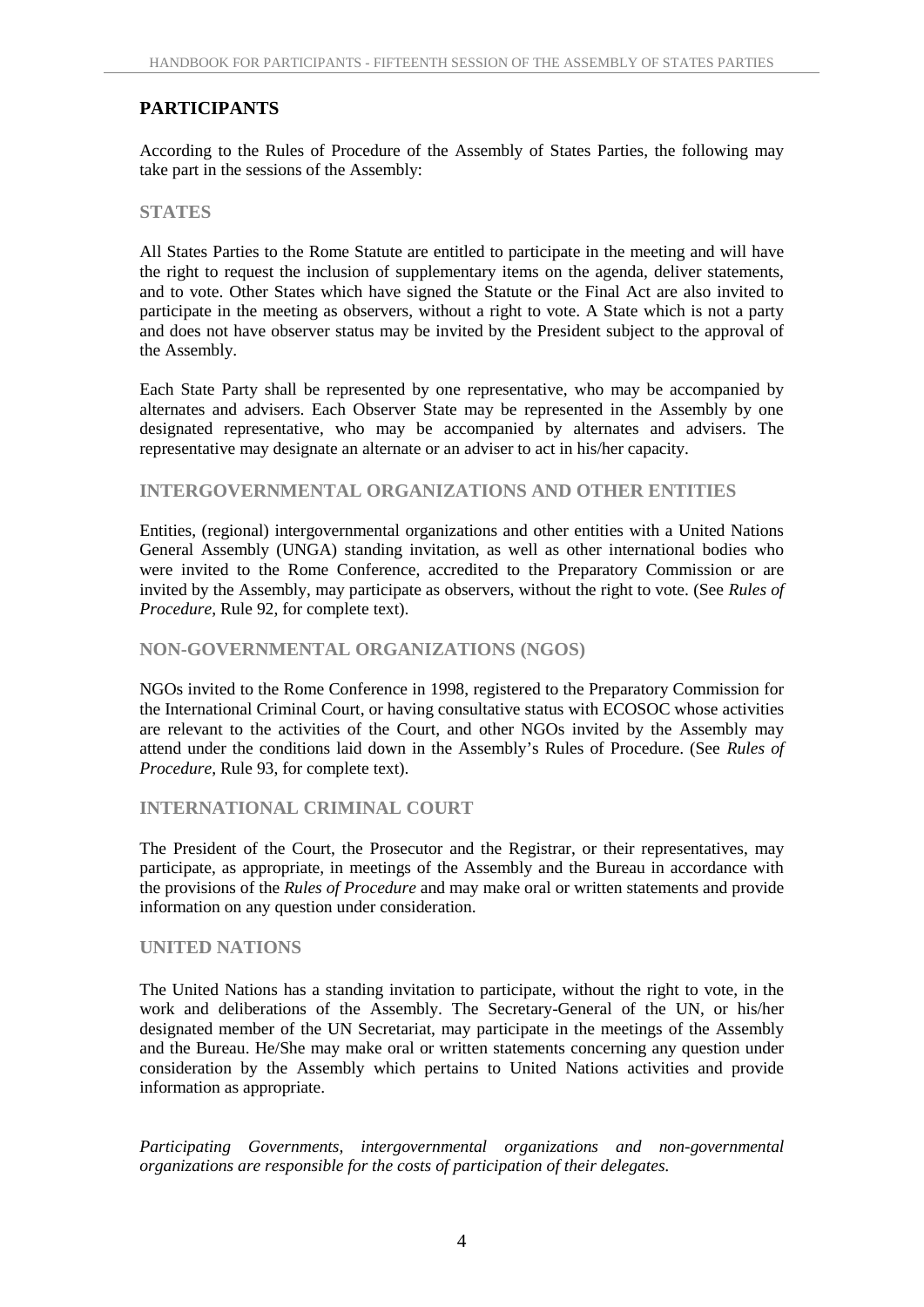## **MEDIA**

Journalists wishing to cover the session and related events must submit an official letter of assignment or copy of their press card along with the completed accreditation form to the Secretariat (by e-mail to esterluteran@gmail.com or by fax to: +31-70-515-8376). Please find the accreditation form at the following link:

https://asp.icc-cpi.int/iccdocs/asp\_docs/ASP15/ASP15-Media-ACCR-FORM-ENG-FRA.doc.

The application period for accreditation starts on Tuesday, 1 November and closes on Wednesday, 23 November at 17:00 hours CET.

Press badges will be issued and handed out at the World Forum to journalists that have received accreditation upon presentation of a passport or a valid ID with photo. Only those representatives of the media possessing press badges will be given access to meetings and special events that will be open to the media.

Accredited correspondents are permitted access to open meetings in designated areas within the conference room. However, according to rule 42 of the Rules of Procedure and Evidence, the Assembly may decide that if exceptional circumstances arise, its meetings may be held in private.

Media crews interested in filming inside the World Forum Convention Center are kindly reminded that they should always liaise with the focal point from the Secretariat of the Assembly, Ms. Estera Luteranova, in order to obtain film authorization from the President of the Assembly, after which they would be escorted to the area reserved for that purpose. Any other requests for filming, particularly on the floor of the conference room where the Assembly is convening its session, should be cleared through the focal point from the Secretariat.

Audio/video recordings are permitted only during plenary meetings of the Assembly, which include general debate. There might be limitations on video/audio recording depending on whether any voting takes place during the session. If that is the case, film crews might be required to move to the part of the conference room from where the confidentiality of the vote would not be compromised.

Further information about the fifteenth session can be found on the Assembly website at https://asp.icc-cpi.int/en\_menus/asp/sessions/documentation/15th-session/Pages/default.aspx.

For schedule of official and unofficial meetings please refer to the daily ASP Journal: https://asp.icc-cpi.int/iccdocs/asp\_docs/ASP15/ASP15-Journal-ENG.pdf.

Journalists are invited to follow the President of the Assembly, Minister Sidiki Kaba, on Facebook at www.facebook.com/sidiki.kaba.77 and Twitter @ICC\_PASP.

For additional information please contact Ms. Estera Luteranova at +31 655 274 638 or via e mail at esterluteran@gmail.com.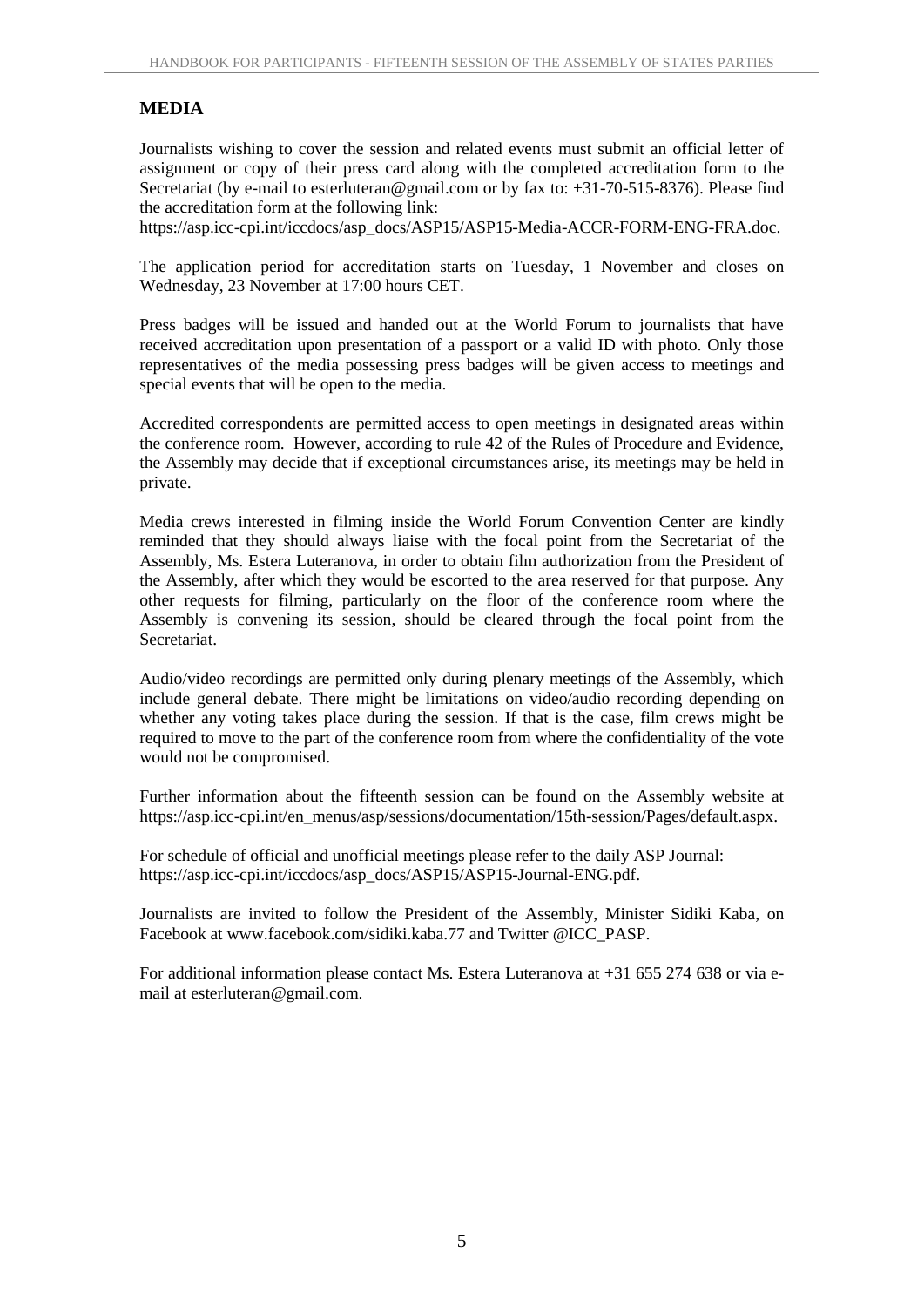# **LIST OF PARTICIPANTS**

A digital draft list of participants will be produced during the course of the fifteenth session.

## **PROVISIONAL AGENDA, WORK PROGRAMME AND ASP JOURNAL**

The provisional agenda for the fifteenth session of the Assembly is contained in document ICC-ASP/15/1/Rev.1 and can be found at the website of the Assembly: https://asp.icc-cpi.int/en\_menus/asp/sessions/documentation/15th-session/Pages/default.aspx.

In view of the crucial nature of the matters to be considered by the Assembly at the session and the need to reach important decisions, Government representation at the highest possible political level is strongly encouraged. Governments are also encouraged to include in their delegations representatives of central authorities and other Government representatives with expertise in the issues covered in the agenda.

In addition, the provisional programme of work, as approved by the Bureau can be found at the following link:

https://asp.icc-cpi.int/iccdocs/asp\_docs/ASP15/ASP15-ProvWorkProg-ENG.pdf.

The daily ASP Journal containing information on meetings, side-events, and announcements will be available on the LCD screen upon entering the Assembly of States Parties section of the World Forum Convention Center, as well as on the ICC web site on the following link: https://asp.icc-cpi.int/iccdocs/asp\_docs/ASP15/ASP15-Journal-ENG.pdf.

## **LANGUAGES**

Arabic, Chinese, English, French, Russian and Spanish are the official languages, as well as the working languages, of the Assembly.

For the Plenary and the meetings of the Working Groups taking place in the World Forum Theatre simultaneous interpretation into Arabic, English, French and Spanish will be provided.

Each seat in the World Forum Theater of the World Form Convention Center for which simultaneous interpretation is available will be equipped with a portable receiving set and headphone. **Participants are requested not to remove that equipment from the meeting rooms so that it may be checked periodically and the batteries may be recharged if necessary.**

## **SEATING ARRANGEMENTS**

States Parties will be seated in English alphabetical order, starting with the State drawn by lots (Malta for the fifteenth session). Four designated seats, two of which will be at a table, will be provided to each State Party. Observer States and invited States will be seated in alphabetical order behind the States Parties. International/Intergovernmental organizations, representatives from the Court, and NGOs will be seated in designated areas.

## **MEETINGS**

The meetings of the Assembly and of its subsidiary bodies with general membership shall be held in public, unless the Assembly decides that exceptional circumstances require that the meetings shall be held in private. As a general rule, meetings of the Bureau and of subsidiary bodies with limited membership shall be held in private, unless the body concerned decides otherwise.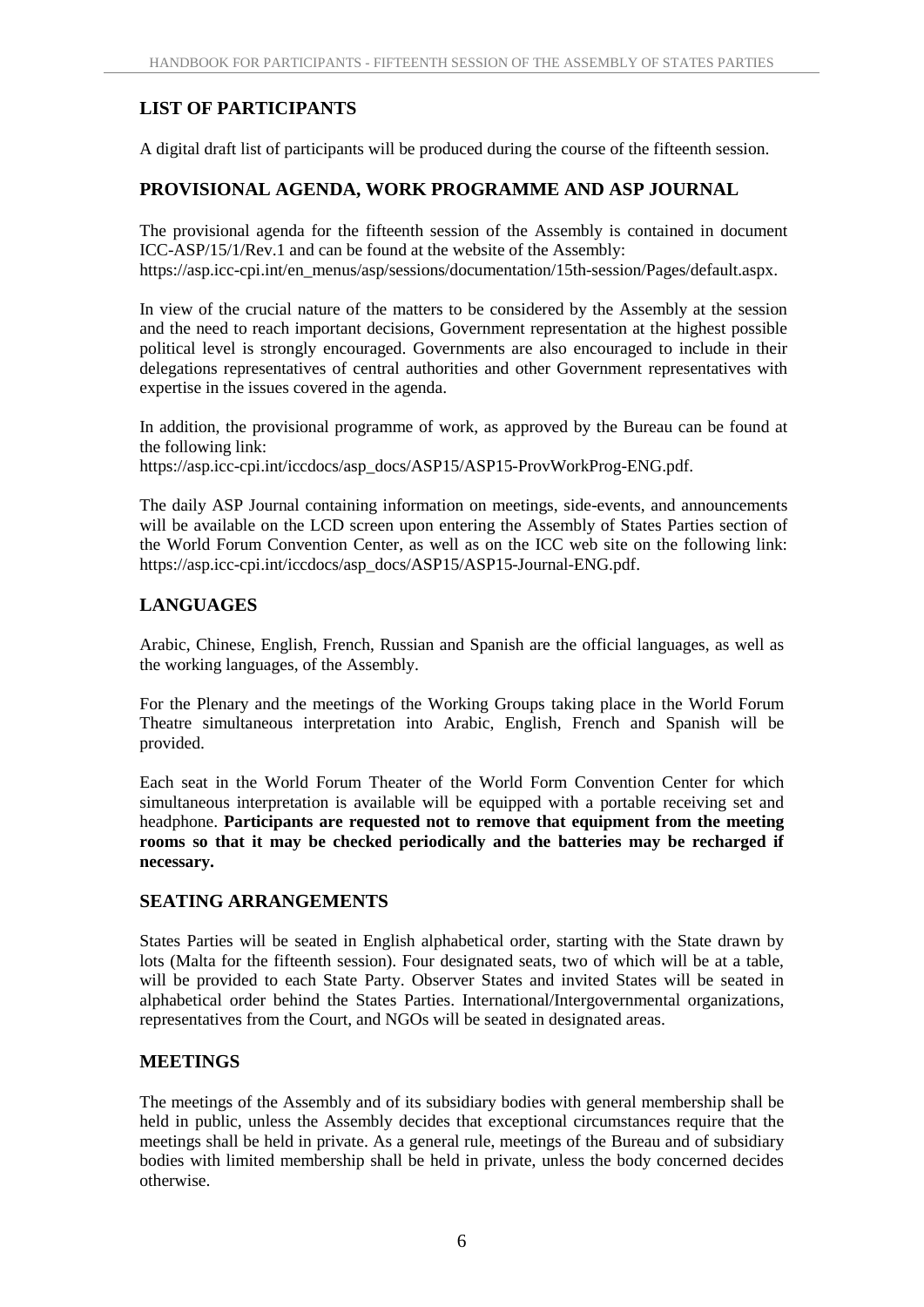The programme of the meetings will be included in the *ASP Journal*, which will be issued digitally on a daily basis and will specify conference rooms and times of meetings: https://asp.icc-cpi.int/iccdocs/asp\_docs/ASP15/ASP15-Journal-ENG.pdf.

Unless otherwise indicated, morning meetings will be held from 10:00 to 13:00 hours; afternoon meetings from 15:00 to 18:00 hours.

## **DECISION-MAKING**

Every effort shall be made to reach decisions in the Assembly and in the Bureau by consensus. If consensus cannot be reached, decisions shall be taken by vote. Each State Party shall have one vote. Decisions on matters of substance must be approved by a two-thirds majority of States Parties present and voting. Decisions on matters of procedure shall be taken by a simple majority of States Parties present and voting. States Parties are reminded of article 112, paragraph 8, of the Rome Statute of the International Criminal Court which reads:

"A State Party which is in arrears in the payment of its financial contributions towards the costs of the Court shall have no vote in the Assembly and in the Bureau if the amount of its arrears equals or exceeds the amount of the contributions due from it for the preceding two full years. The Assembly may, nevertheless, permit such a State Party to vote in the Assembly and in the Bureau if is satisfied that the failure to pay is due to conditions beyond the control of the State Party."

As at 15 September 2016, there were 12 States in arrears.

## **ELECTIONS**

At the fifteenth session in The Hague, the Assembly shall proceed with the election of a Vice- President and six members of the Committee on Budget and Finance.

In accordance with article 112, paragraph 8, of the Rome Statute, States in arrears would not be able to vote at the fifteenth session.

More information on the elections as well as nominations can be found at https://asp.icc cpi.int/en\_menus/asp/elections/Pages/election2016.aspx.

## **GENERAL DEBATE**

The general debate will take place on the first day of the Assembly, i.e. Wednesday, 16 November, from 15:00 to 18:00 and on the second day, Thursday, 17 November, from 10:00 to 13:00 and from 15:00-18:00 but may continue into lunchtime and in the evening from 18:30 to 20:00. Delegations were invited to inscribe themselves on the list of speakers as of 4 October 2016 (Central European Time) by contacting the Secretariat via fax (+31 70 515 8376) or email (asp@icc-cpi.int), with an indication of their preferred segment (morning or afternoon). If possible, the Secretariat would welcome receiving the name and the title of the speaker. Ministerial level representatives will be accorded precedence on the list.

In accordance with rule 50 of the Rules of Procedure and with previous decisions of the Assembly, delegations are kindly reminded to deliver statements of **no more than 5 minutes** and the list of speakers has been prepared on the basis of the agreed 5-minute statement by each delegation. In order to assist the speakers with the timely delivery of their statements, a light mechanism will be installed at the rostrum.

Each delegation will be allocated one slot only, irrespective of the level of representation. Delegations are advised that any changes to the level of representation for the general debate of the fifteenth session should be communicated as soon as possible to the focal point of the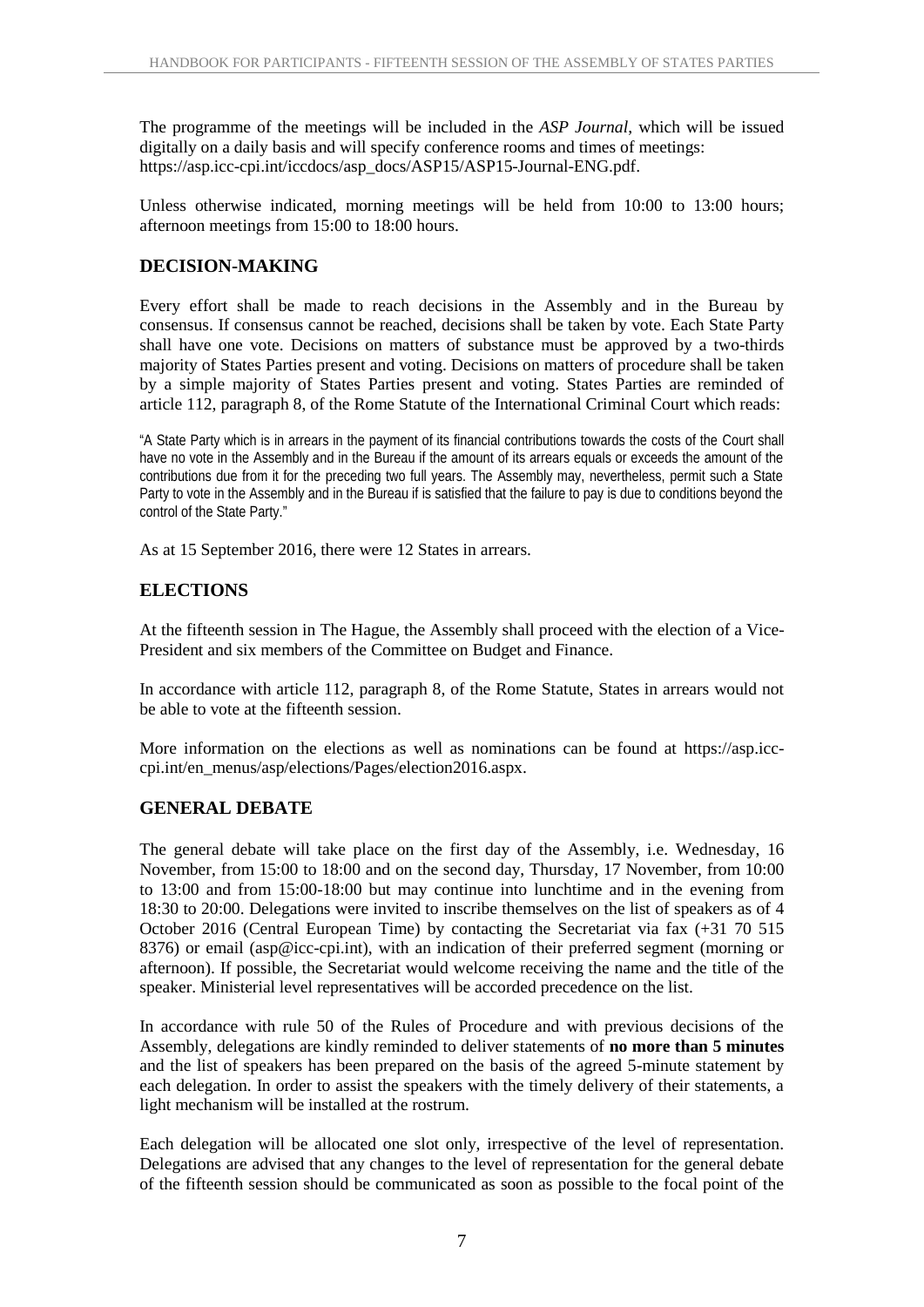Secretariat dealing with the general debate, Ms. Gabrijela Filipovi, at: Gabrijela.Filipovic@icc-cpi.int.

Furthermore, in accordance with the past practice of the Assembly, the States may wish to participate in the general debate by making written submissions, which would be posted on the website of the Assembly. The President of the Assembly wishes to invite States in a position to do so to submit written statements only.

## **STATEMENTS**

Representatives wishing to circulate statements to all participants are requested to provide 250 copies to the Meeting Room Attendant, who will be located in the front of the meeting room.

Alternatively, representatives who do not wish to have their statements circulated but would still wish to help ensure that the impact of their words is equally strong in all languages, are requested to read at a reasonable speed and to hand in 20 copies of the statement for distribution to the President, Rapporteur, Secretariat, and interpreters.

In either case, copies of statements should be delivered to the Meeting Room Attendant before the speaker takes the floor, preferably at the start of the meeting, to allow sufficient time for distribution of statements to the interpreters. Conference participants are reminded that the Secretariat will not be in a position to offer reproduction services for such texts.

If written texts are provided in more than one official language, delegations should indicate clearly which of those texts is to be accepted as the official text. Furthermore, delegates should specify whether that official text will be read out as written or if it should be checked against delivery, in which case the words "check against delivery" should be clearly indicated on the top right corner of the first page.

Other written statements submitted by the designated representatives of entities, intergovernmental organizations and other entities that have received a standing invitation from the General Assembly of the United Nations, regional intergovernmental organizations or other accredited international bodies and non-governmental organizations shall be made available by the ASP Secretariat to representatives of the States Parties and Observer States in the quantities and in the language or languages in which the statements are made available to it, provided that a statement submitted on behalf of non-governmental organization is related to the work of the Assembly and is on a subject in which the organization has a special competence.

In accordance with the Bureau's decision on moving towards "greener" conference serving, delegations and all participants are requested to provide to the Secretariat digital versions of their statements, preferably in advance of the meetings (asp@icc-cpi.int).

Representatives wishing to provide a video statement can do so by submitting the video statement to the Secretariat on USB memory sticks, which would then be posted on the web site, under the General debate segment.

*Written statements shall not be reproduced at the expense of the Assembly and shall not be issued as official documents.*

## **DISTRIBUTION OF OFFICIAL DOCUMENTS**

In accordance with the Bureau's decision on pursuing a paper-light approach to documentation for the fifteenth session, pre-session documentation will no longer be made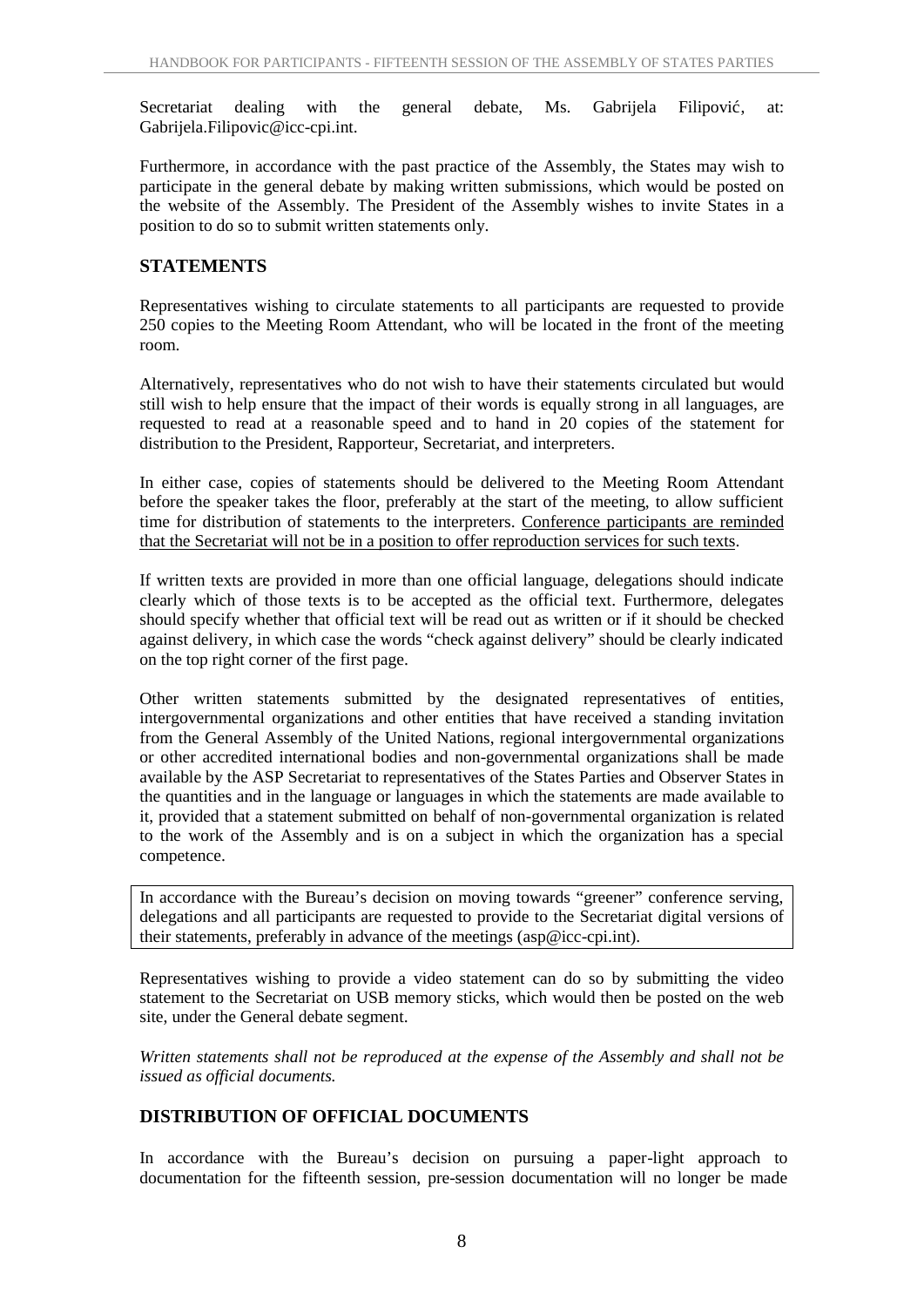#### available to delegations.

The Secretariat will provide at the session USB memory sticks containing the pre-session documentation for all delegations at the conference officers desk.

Documentation in official languages is available at: https://asp.icc-cpi.int/EN\_Menus/asp/sessions/documentation/15th-session/pages/default.aspx.

## **BOOKING OF MEETING ROOMS**

Rooms for meetings, including those of regional groups or other informal meetings of States, may be reserved by contacting the focal point of the Secretariat, Ms. Estera Luteranova at esterluteran@gmail.com.

## **PHOTOCOPYING**

The WFCC reception desk offers photocopy services. There are costs attached to this service.

## **SECURITY AND SAFETY**

Delegates are reminded not to leave briefcases or any valuable items unattended in the meeting rooms. Participants are advised to carry their valuables safely, especially at railway stations and while on public transport.

Restrictions will be in place on the use of cellular telephones, radio transmitters, recording devices and camera equipment inside the conference area.

## **EMERGENCY AND MEDICAL SERVICE**

**THE HAGUE**

The main number to call in case of an Emergency (police, fire, ambulance) is **112**. For non urgent matters, the police can be reached at 0900-8844.

For participants with a non-acute medical problem that really needs attention and who have no embassy or mother-organisation in the Netherlands, the Court's doctor can be contacted via the States Registration Desk.

Nearest hospital: HagaZiekenhuis Sportlaan 600, 2566 MJ Den Haag. Phone: +31 (0)70 210 00 00.

## **SOCIAL AND SIDE-EVENTS**

For coordination purposes, the organizers of receptions and other protocol events should contact the Secretariat (Ms. Estera Luteranova at esterluteran@gmail.com). Announcements about social events may be made in meetings or published in the *ASP Journal*.

Please kindly note that the Secretariat does not send invitations to side-events. The invitations shall be sent by organizers for their respective side event. The participation in side-events taking place within the secure area of the Assembly will be restricted to those who receive accreditation.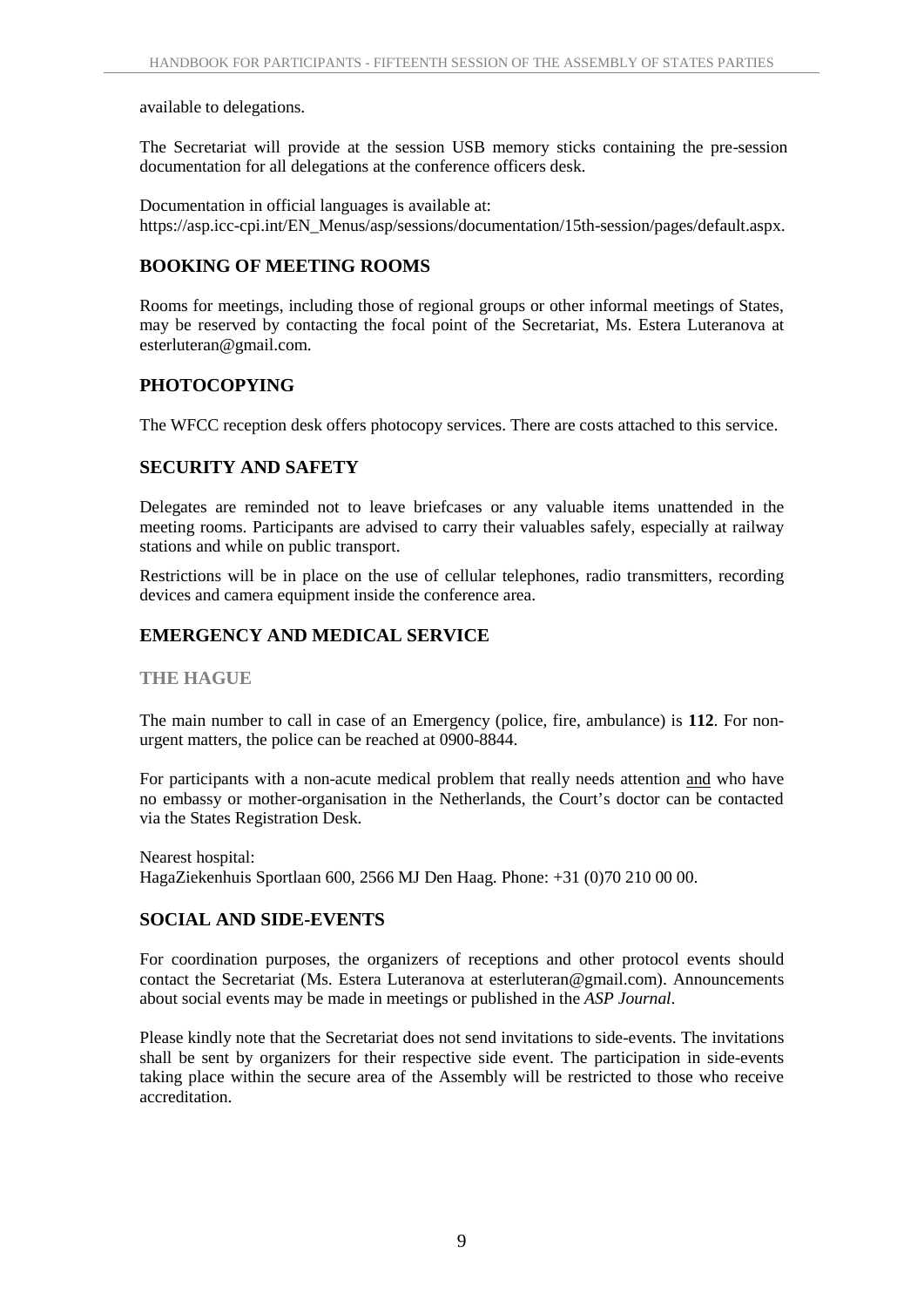# **HOTELS**

All participants are solely responsible for the reservations and payments of hotel rooms and, if necessary, contacting his or her Embassy for assistance. Hotel information can be found at http://www.holland.com/uk/cities/thehague/. It is advisable to make reservations as soon as possible due to limited availability.

## **CATERING**

The conference restaurant at the World Forum Convention Center, will be located at the World Café and will be open from 13:00 to 15:00.

A coffee corner will be located in the Oceania Foyer and will be open from 08:00 to 18:30.

## **CATERING FOR SIDE-EVENTS**

Private luncheons and receptions at the World Forum Convention Center can be arranged by contacting:

Ms. Johanna Weiland T: +31(0)6 120 11 876 E: johanna.weiland@worldforum.nl

## **TELEPHONE AND INTERNET FACILITIES**

If you are calling from outside the Netherlands to The Hague, add the country code (31) and the city code (70) to the telephone number. From within the Netherlands, calls to The Hague should be preceded by 070. Calls within the city do not require a city code.

An internet café for participants will be located in the Oceania Foyer.

Free Wi-Fi will be available in the World Forum Theater, Oceania Foyer and main public areas. Access code/password is: "worldforum".

# **PARKING**

The World Forum is easily accessible and has its own parking facilities. Exit tickets can be purchased at the machines at the entrance to the parking garage (payment per hour). No cash payments possible.

Parking charges: 1 hour ticket :  $\text{\textsterling}3,50$ 12 hour ticket :  $\text{\textsterling}13.00$ 

After dropping off the attendees cars may be parked in the underground garage.

## **TAXIS**

Participants are advised to only use licensed taxis which have blue number plates. When ordering a taxi, please indicate that special ICC rates are available to you when you use taxis from the following companies:

Noordzee Taxi: 070-358 9999 Hofstad Taxi: 070-346 2626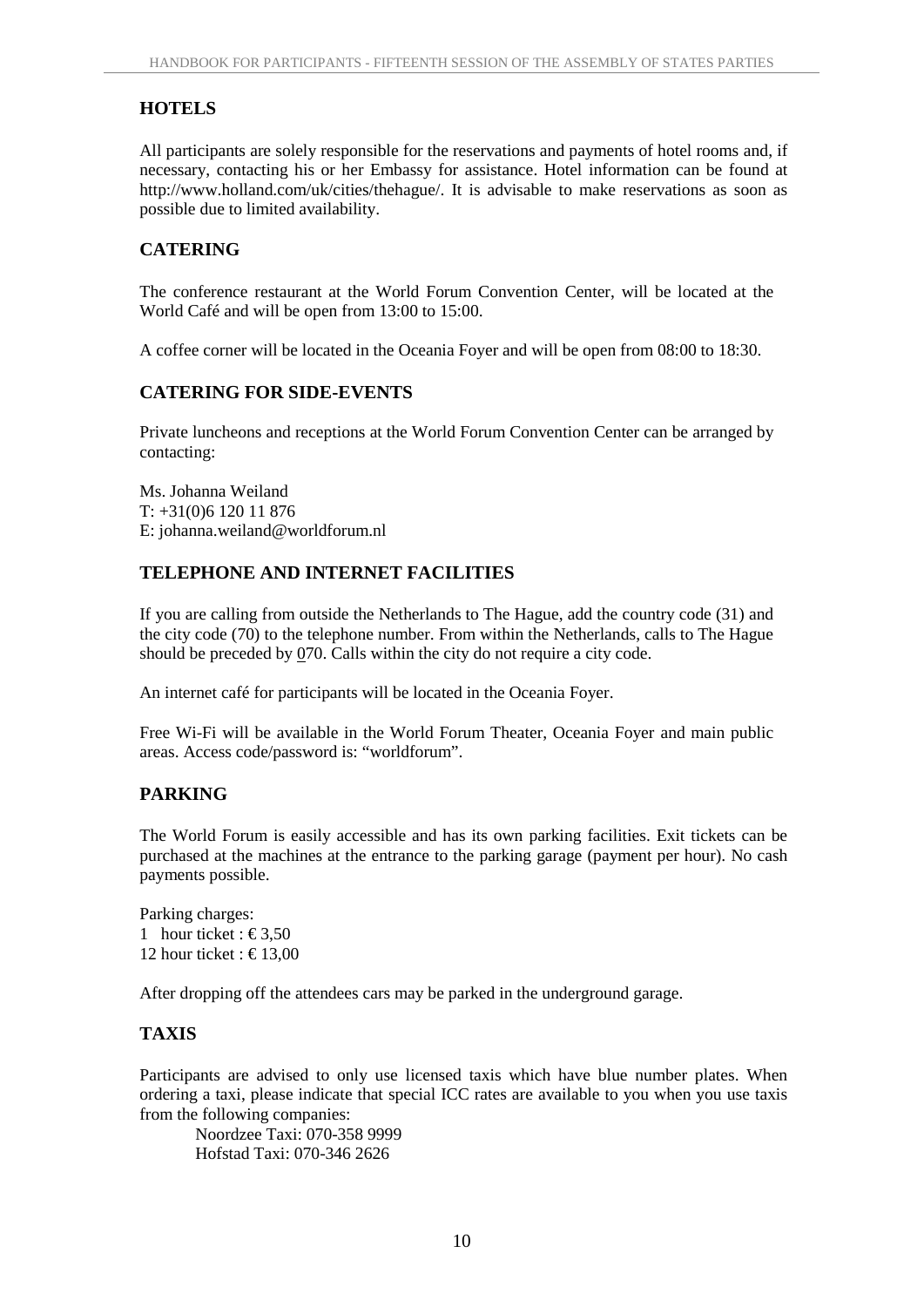## **PUBLIC TRANSPORTATION**

The WFCC can be reached from the center of The Hague (Centrum stop) by tram #1 (World Forum stop), or from The Hague Central Station by tram #16 (Statenplein stop which is a 5 minute walk to WFCC).

## **BANKING AND CURRENCY EXCHANGE**

In the center of town, and at the railway stations, you will also find currency exchange facilities. The currency of the Netherlands is the euro. Credit cards are accepted at most major stores, restaurants and hotels.

## **SHOPS**

Some small shops are open on week days from 9:00 hours until 18:00 hours, with larger shops opening at 10:00. Bakeries open earlier. On Thursday evenings, large stores stay open until 21:00 hours. On Sundays, the large stores in the city center are open, but not until 12:00 hours (noon).

## **CLOAKROOM**

Coat racks will be located at the entrance of the Conference area upon entering through the metal detectors.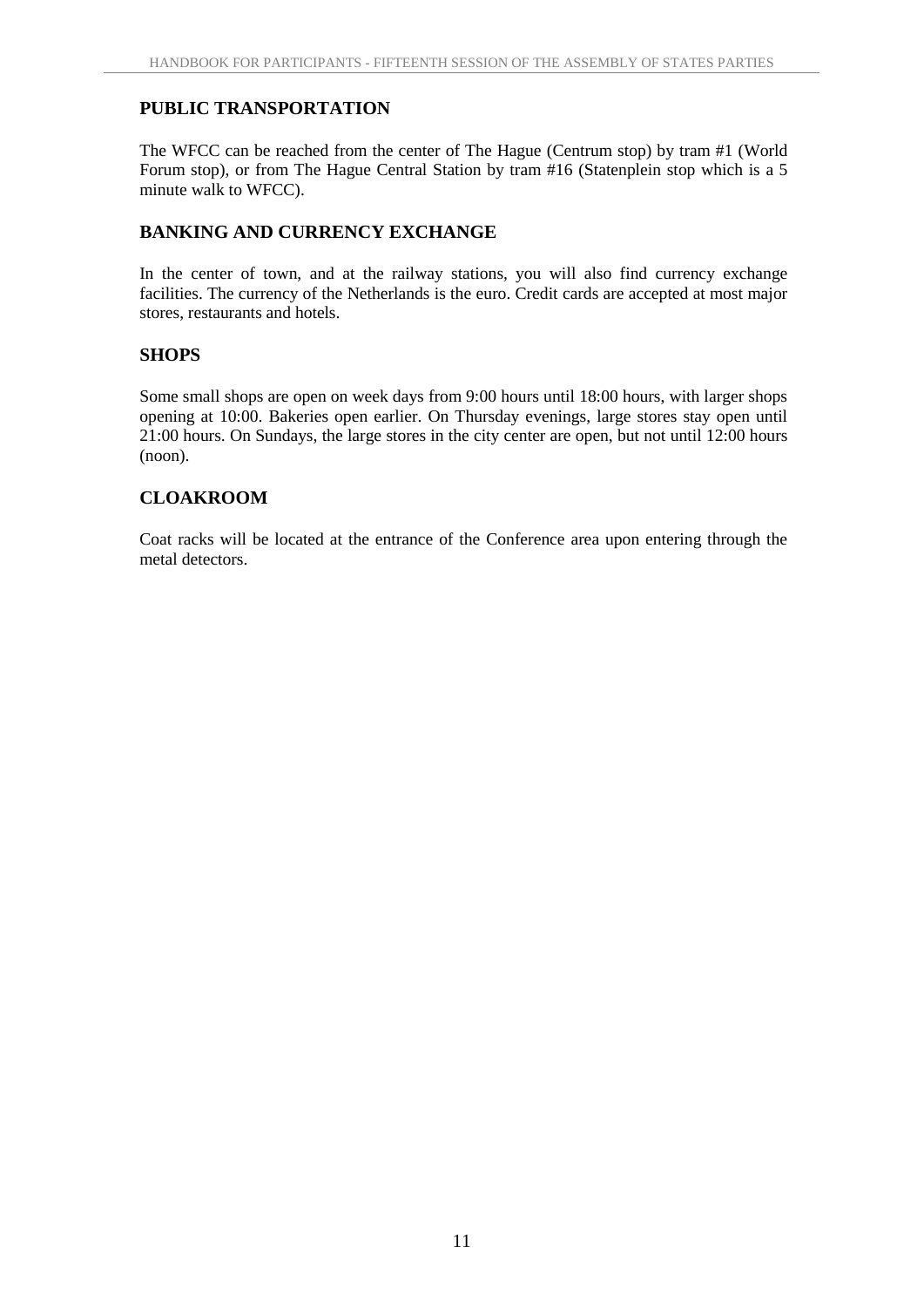# **CONTACT INFORMATION**

#### **SECRETARIAT OF THE ASSEMBLY OF STATES PARTIES**

| <b>Mailing address:</b>             | <b>Street address:</b>                      | <b>Phone/Fax/Email Numbers</b> |                                        |
|-------------------------------------|---------------------------------------------|--------------------------------|----------------------------------------|
| P.O. Box 19519<br>2500 CM The Hague | Oude Waalsdorperweg 10<br>2597 AK The Hague | Phone:<br>General Fax:         | $+31(0)707996500$<br>$+31(0)705158376$ |
| The Netherlands                     | The Netherlands                             | General Email:                 | $asp@icc-cpi.int$                      |

#### *Secretariat staff:*

Mr. Renan Villacis Director of the Secretariat of the Assembly of States Parties Tel: +31-70-515 9806 *Secretary of the Assembly*

Mr. Fakhri Dajani Executive Secretary of the Committee on Budget and Finance Tel: +31-70-515 9322

Ms. Christiane Bourloyannis Senior Legal Officer

Ms. Gaile Ramoutar Legal Officer Tel: +31-70-515 9204

Ms. Annelle Urriola Legal Officer Tel: +31-70-799 6231

Ms. Gabriela Hirsch-Augustinyová Associate Legal Officer Tel: +31-70-799 6229

Ms. Linda Gueye Special Assistant to the President of the Assembly Tel: +1 862 215 2357

Ms. Gabrijela Filipovi (general debate) Special Assistant to the Director Tel: +31-70-515 9806

Ms. Estera Luteranová (side event scheduling, press) Special Assistant to the Director Tel: +31-70-799 6207

Ms. Nicole Lange-Barends Administrative Assistant Tel: +31-70-515 8232

Mr. Olalekan Da Silva Administrative Assistant Tel: +31-70-799 6030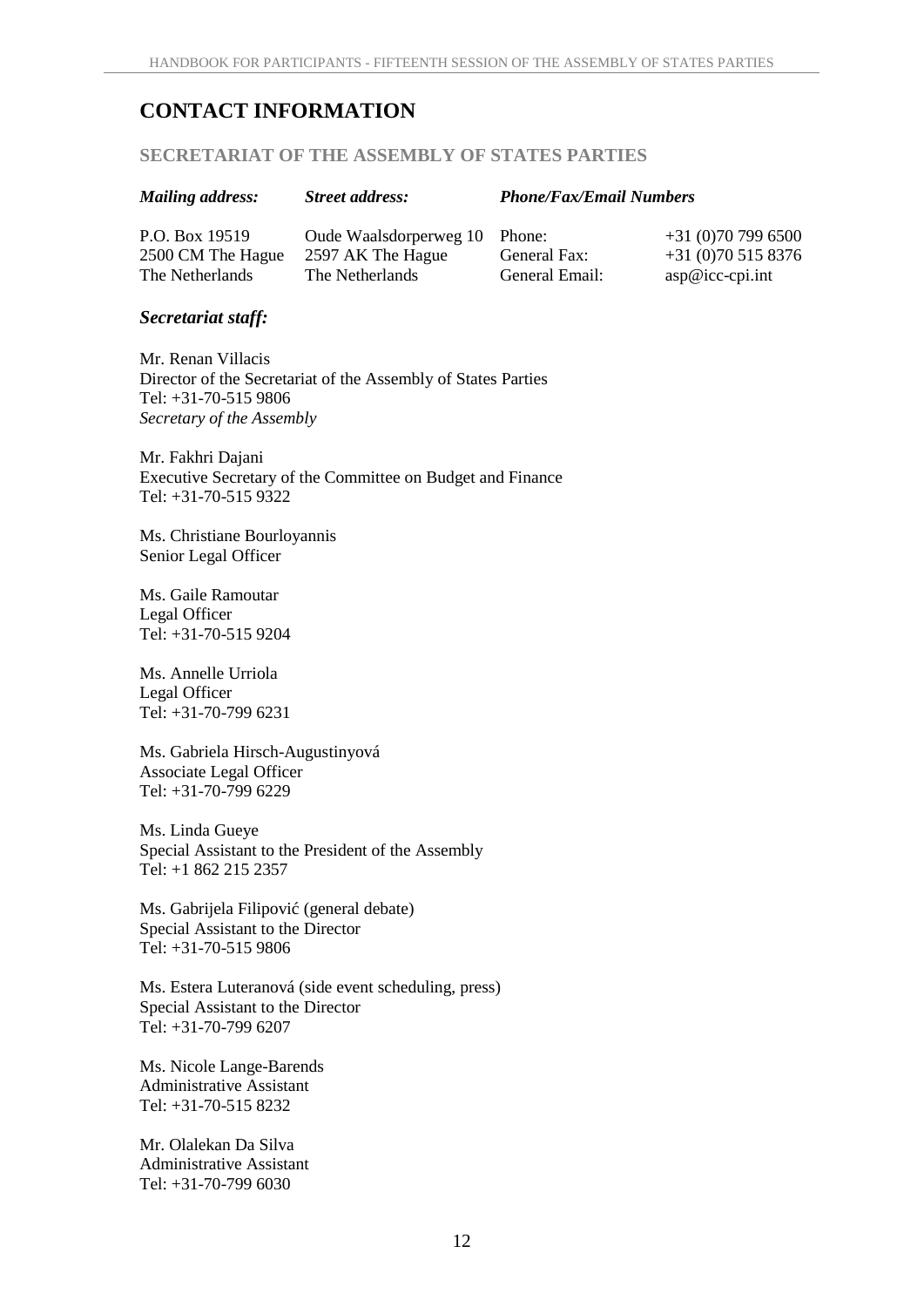# **ANNEX I**

#### **LIST OF STATES PARTIES\* A**

Afghanistan Albania Andorra Antigua and Barbuda Argentina Australia Austria

#### **B**

Bangladesh Barbados Belgium Belize Benin Bolivia (Plurinational State of) Bosnia and Herzegovina Botswana Brazil Bulgaria Burkina Faso Burundi

#### **C**

Cambodia Canada Cape Verde Central African Republic Chad Chile Colombia Comoros Congo Cook Islands Costa Rica Côte d'Ivoire Croatia Cyprus

#### **D**

Czech Republic

Democratic Republic of the Congo Denmark Djibouti Dominica Dominican Republic

#### **E**

Ecuador El Salvador Estonia

#### **F**

Fiji Finland France

**G** Gabon Gambia Georgia **Germany** Ghana **Greece** Grenada Guatemala Guinea Guyana

#### **H**

Honduras Hungary

## **I**

Iceland Ireland Italy **J**

Japan Jordan

**K** Kenya

**L** Latvia Lesotho Liberia Liechtenstein Lithuania Luxembourg

#### **M**

Madagascar Malawi Maldives Mali Malta Marshall Islands **Mauritius** Mexico Mongolia Montenegro **N** Namibia Nauru **Netherlands** New Zealand Niger

Nigeria

Norway

#### **P**

Panama Paraguay Peru Philippines Poland Portugal

#### **R**

Republic of Korea Republic of Moldova Romania

#### **S**

Saint Kitts and Nevis Saint Lucia Saint Vincent and the Grenadines Samoa San Marino Senegal Serbia Seychelles Sierra Leone Slovakia Slovenia South Africa Spain State of Palestine Suriname Sweden Switzerland

#### **T**

Tajikistan The former Yugoslav Republic of Macedonia Timor-Leste Trinidad and Tobago Tunisia

#### **U**

Uganda United Kingdom of Great Britain and Northern Ireland United Republic of Tanzania Uruguay

#### **V**

Vanuatu Venezuela (Bolivarian Republic of)

# **Z**

Zambia